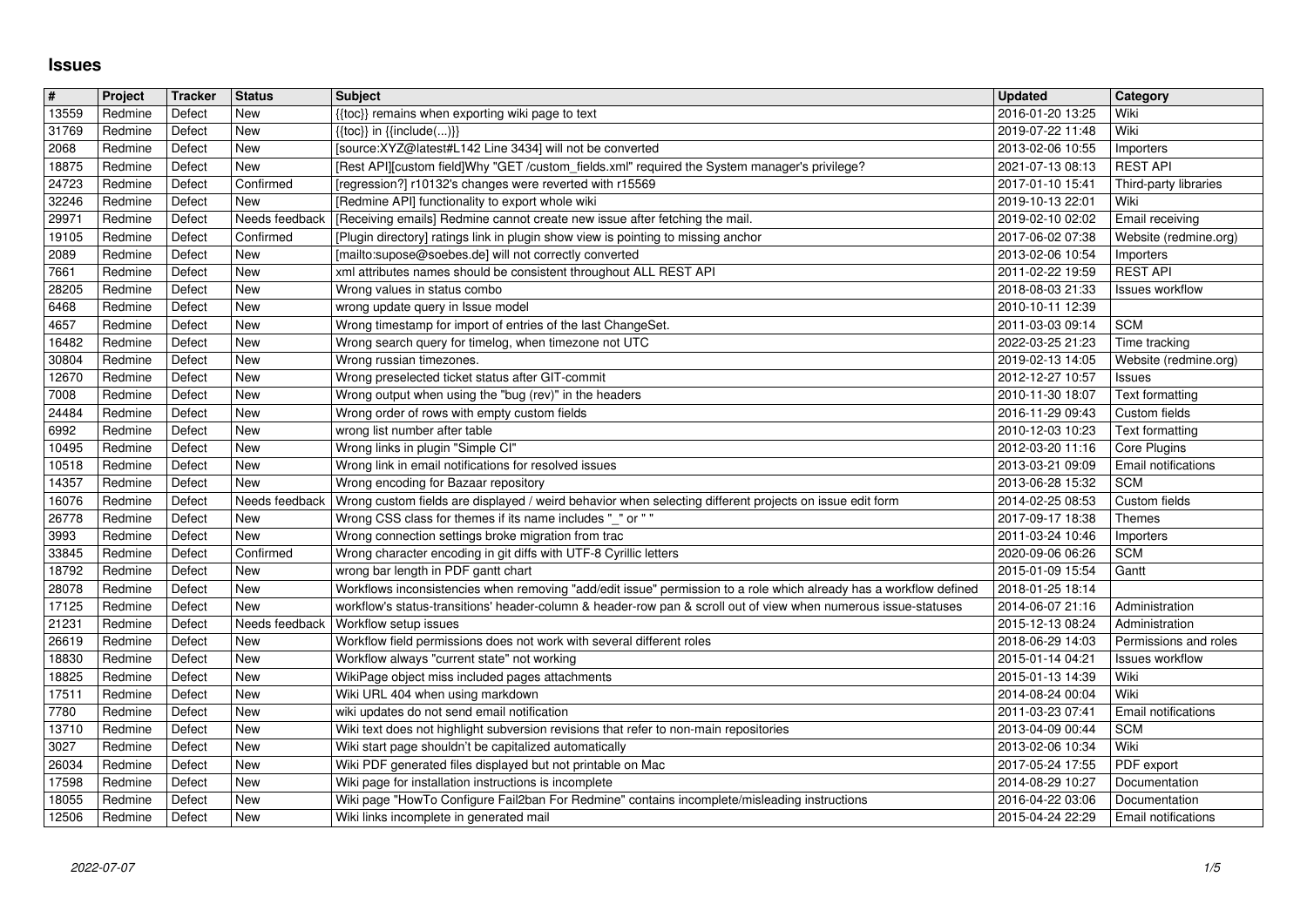| $\sqrt{\frac{4}{15}}$ | Project            | Tracker          | <b>Status</b>                | <b>Subject</b>                                                                                                                                                               | <b>Updated</b>                       | Category                                    |
|-----------------------|--------------------|------------------|------------------------------|------------------------------------------------------------------------------------------------------------------------------------------------------------------------------|--------------------------------------|---------------------------------------------|
| 23103<br>20356        | Redmine<br>Redmine | Defect<br>Defect | New<br><b>New</b>            | Wiki in Markdown syntax mode improperly renders successive headers.<br>Wiki gets destroyed after rename                                                                      | 2016-07-12 17:00<br>2015-09-07 08:23 | Text formatting<br>Wiki                     |
| 8623                  | Redmine            | Defect           | <b>New</b>                   | Wiki Formatting Issue                                                                                                                                                        | 2011-06-16 19:12                     | Text formatting                             |
| 4544<br>16036         | Redmine<br>Redmine | Defect<br>Defect | New<br>New                   | Wiki exported HTML has different CSS formatting to the original<br>wiki edit pencil links are sometimes missing, throwing off the other pencil edit links                    | 2016-03-31 12:03<br>2017-06-08 22:19 | Wiki<br>Wiki                                |
| 15110                 | Redmine            | Defect           | New                          | Wiki annotate is showing wrong versions in which lines were last changed                                                                                                     | 2015-07-04 05:04                     | Website (redmine.org)                       |
| 14412<br>22171        | Redmine<br>Redmine | Defect<br>Defect | New<br>New                   | Wiki > Textile text with hidden part not correctly exported to pdf<br>Wide tables intersect with the right panel                                                             | 2013-07-21 12:33<br>2016-04-03 17:02 | PDF export<br>UI                            |
| 11658                 | Redmine            | Defect           | New                          | while updating status of issue some part of subject is changing to special symbols and numbers                                                                               | 2012-08-27 12:16                     | Issues                                      |
| 35320                 | Redmine            | Defect           | New                          | When viewing spent time report the Activity, Issue Id and Subject are combined into a single column Issue yet there is<br>no option for filtering on subject.                | 2021-05-27 18:02                     | Issues filter                               |
| 29684                 | Redmine            | Defect           | New                          | when using export issues to csv format, notes fields contain html flags, making text quite hard to read / use                                                                | 2018-09-27 10:24                     | Files                                       |
| 13288<br>14571        | Redmine<br>Redmine | Defect<br>Defect | New<br>New                   | when use cvs, in revision page, have invalid link.<br>When updating an issue, start and end date are invalid                                                                 | 2013-02-26 09:12<br>2013-07-30 12:48 | <b>SCM</b><br>Issues                        |
| 11942                 | Redmine            | Defect           | New                          | When tracker field and other required fields are read-only, the user can get 'stuck' when creating a new issue                                                               | 2012-09-25 23:45                     | Issues                                      |
| 13759<br>22885        | Redmine<br>Redmine | Defect<br>Defect | New<br>New                   | When moving from one tracker to another, with different fields, data is lost.<br>When I register a task linking a "Parent task", the system gets too slow                    | 2013-04-12 23:30<br>2016-05-24 22:10 | Issues<br>Performance                       |
| 17520                 | Redmine            | Defect           | New                          | When I edit a saved Query I lose my project focus                                                                                                                            | 2014-08-19 05:55                     |                                             |
| 11315<br>24442        | Redmine<br>Redmine | Defect<br>Defect | Needs feedback<br><b>New</b> | When I copy a project it does not copy the issues custom fields' values<br>When exporting Wiki to PDF, monospaced fonts are not rendered correctly in PDF                    | 2017-02-22 21:37<br>2016-11-24 08:36 | Custom fields<br>PDF export                 |
| 28171                 | Redmine            | Defect           |                              | Needs feedback   When exporting to PDF from the issue navigator (several issues) textile is not exported correctly                                                           | 2018-02-11 16:30                     | PDF export                                  |
| 27622<br>37276        | Redmine<br>Redmine | Defect<br>Defect | <b>New</b><br>Needs feedback | When disabling notes for a role, file upload disapperas too at issue update<br>When creating a new version - get "Status is not included in the list"                        | 2017-12-10 04:54<br>2022-06-23 16:58 | <b>Issues</b><br>Roadmap                    |
| 34306                 | Redmine            | Defect           | New                          | When creating a custom query with role level security you can deselect your own role (making the query inaccessible)                                                         | 2020-11-25 08:31                     | <b>Issues</b> list                          |
| 17068<br>35192        | Redmine<br>Redmine | Defect<br>Defect | New<br>New                   | When copying subtasks with relations between them self's are lost<br>Watchers pop up window appears after a long time                                                        | 2018-04-06 19:38<br>2022-04-29 09:32 | Issues<br>Issues                            |
| 9500                  | Redmine            | Defect           | New                          | Watchers list before and after creation issue                                                                                                                                | 2013-02-07 14:49                     | Issues                                      |
| 9466<br>32608         | Redmine<br>Redmine | Defect<br>Defect | <b>New</b><br>Needs feedback | Watchers list appers very slow on issue page after upgrade from 1.0.1 to 1.2.1<br>Watchers Invalid error when copying issue between project while users are member           | 2011-10-24 19:33<br>2019-12-12 08:37 | Issues<br><b>Issues</b>                     |
| 16058                 | Redmine            | Defect           | Needs feedback               | Watcher is not getting email notification when an issue has been updated                                                                                                     | 2019-09-26 11:46                     | Email notifications                         |
| 15736<br>33023        | Redmine<br>Redmine | Defect<br>Defect | New<br>New                   | WARNING: making https request to https://  without verifying server certificate; no CA path was specified.<br>Warning occurs when displaying a few exceptional PDF thumbnail | 2013-12-18 21:27<br>2020-06-15 06:30 | Security<br>Attachments                     |
| 17588                 | Redmine            | Defect           | New                          | Warn that the authenticity token is invalid before you get the textarea to edit issues                                                                                       | 2014-07-31 17:14                     | <b>Issues</b>                               |
| 20000<br>9881         | Redmine<br>Redmine | Defect<br>Defect | Needs feedback<br>New        | Visible to Role and Required is not shown during ticket update.<br>View 1st diff: Rendering common/error (404)                                                               | 2015-08-31 01:38<br>2011-12-27 13:44 | Issues                                      |
| 17770                 | Redmine            | Defect           | New                          | very simple fix: that causes many sites to break, and much confusion - incorrect use of .js suffix                                                                           | 2017-12-03 19:24                     |                                             |
| 3914<br>32154         | Redmine<br>Redmine | Defect<br>Defect | New<br><b>New</b>            | Version information displayed in Gantt chart regardeless of "Assigned to" field<br>Value of custom fields will not be copied when copy project with issues included          | 2010-10-03 15:13<br>2019-09-26 17:29 | Gantt<br>Administration                     |
| 14367                 | Redmine            | Defect           | New                          | Validation of required target version fails if no versions are defined for the project                                                                                       | 2013-07-02 14:28                     | <b>Issues workflow</b>                      |
| 22024<br>36444        | Redmine<br>Redmine | Defect<br>Defect | New<br>New                   | Validation error on float custom filed in case of i18n decimal separator<br>Validation error message when no trackers are assigned to a project is confusing                 | 2016-02-15 14:22<br>2022-01-18 08:11 | 118n<br>Email receiving                     |
| 31512<br>32972        | Redmine<br>Redmine | Defect<br>Defect | <b>New</b><br><b>New</b>     | valid Idap auth_source item _has_ to be id 1<br>UTF8 Symbols as Usernames get Truncated                                                                                      | 2019-06-04 15:54<br>2022-02-02 21:16 | Administration<br>Accounts / authentication |
|                       |                    |                  |                              |                                                                                                                                                                              |                                      |                                             |
|                       | 2022-07-07         |                  |                              |                                                                                                                                                                              |                                      |                                             |
|                       |                    |                  |                              |                                                                                                                                                                              |                                      |                                             |
|                       |                    |                  |                              |                                                                                                                                                                              |                                      |                                             |
|                       |                    |                  |                              |                                                                                                                                                                              |                                      |                                             |
|                       |                    |                  |                              |                                                                                                                                                                              |                                      |                                             |
|                       |                    |                  |                              |                                                                                                                                                                              |                                      |                                             |
|                       |                    |                  |                              |                                                                                                                                                                              |                                      |                                             |
|                       |                    |                  |                              |                                                                                                                                                                              |                                      |                                             |
|                       |                    |                  |                              |                                                                                                                                                                              |                                      |                                             |
|                       |                    |                  |                              |                                                                                                                                                                              |                                      |                                             |
|                       |                    |                  |                              |                                                                                                                                                                              |                                      |                                             |
|                       |                    |                  |                              |                                                                                                                                                                              |                                      |                                             |
|                       |                    |                  |                              |                                                                                                                                                                              |                                      |                                             |
|                       |                    |                  |                              |                                                                                                                                                                              |                                      |                                             |
|                       |                    |                  |                              |                                                                                                                                                                              |                                      |                                             |
|                       |                    |                  |                              |                                                                                                                                                                              |                                      |                                             |
|                       |                    |                  |                              |                                                                                                                                                                              |                                      |                                             |
|                       |                    |                  |                              |                                                                                                                                                                              |                                      |                                             |
|                       |                    |                  |                              |                                                                                                                                                                              |                                      |                                             |
|                       |                    |                  |                              |                                                                                                                                                                              |                                      |                                             |
|                       |                    |                  |                              |                                                                                                                                                                              |                                      |                                             |
|                       |                    |                  |                              |                                                                                                                                                                              |                                      |                                             |
|                       |                    |                  |                              |                                                                                                                                                                              |                                      |                                             |
|                       |                    |                  |                              |                                                                                                                                                                              |                                      |                                             |
|                       |                    |                  |                              |                                                                                                                                                                              |                                      |                                             |
|                       |                    |                  |                              |                                                                                                                                                                              |                                      |                                             |
|                       |                    |                  |                              |                                                                                                                                                                              |                                      |                                             |
|                       |                    |                  |                              |                                                                                                                                                                              |                                      |                                             |
|                       |                    |                  |                              |                                                                                                                                                                              |                                      |                                             |
|                       |                    |                  |                              |                                                                                                                                                                              |                                      |                                             |
|                       |                    |                  |                              |                                                                                                                                                                              |                                      |                                             |
|                       |                    |                  |                              |                                                                                                                                                                              |                                      |                                             |
|                       |                    |                  |                              |                                                                                                                                                                              |                                      |                                             |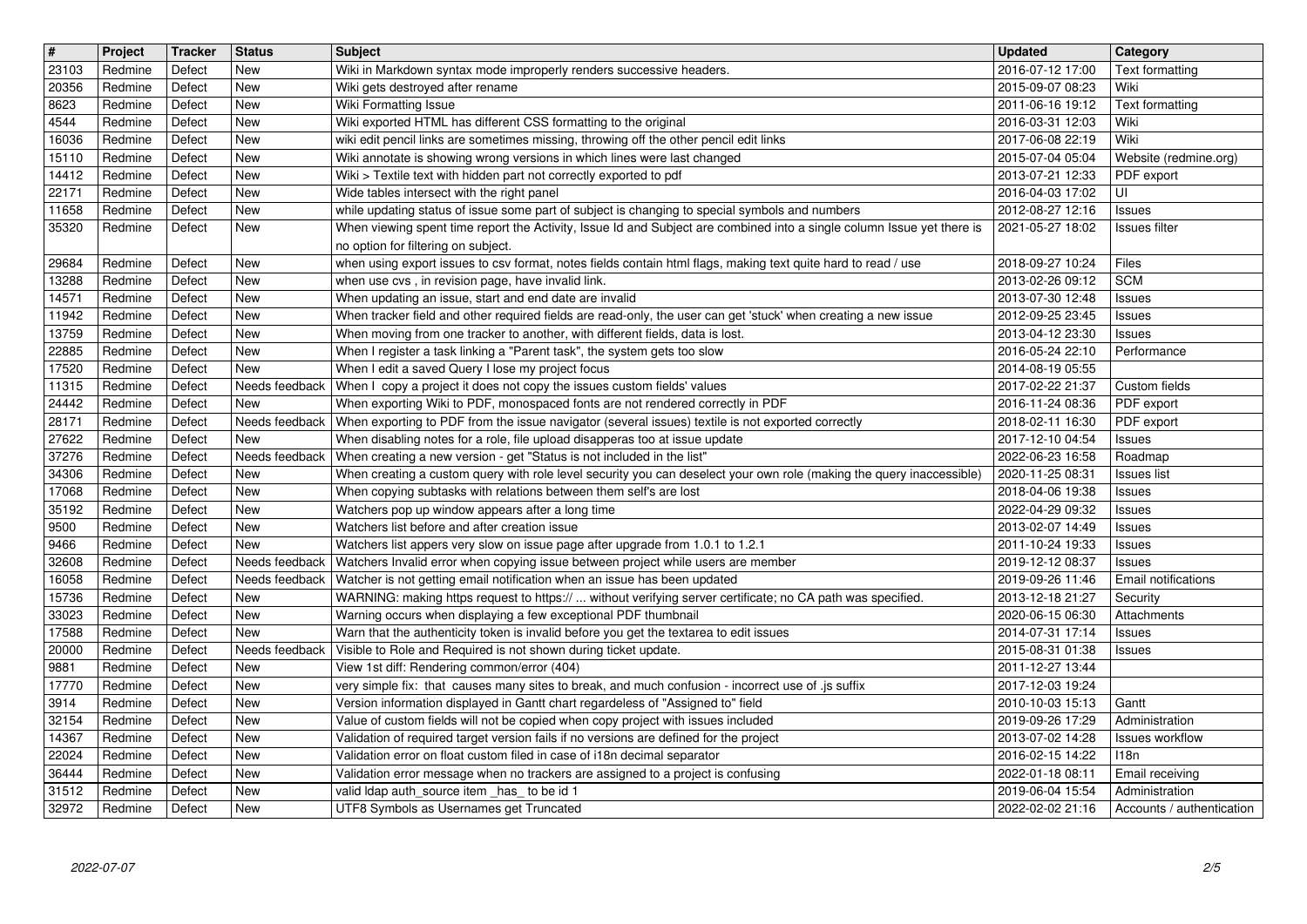| $\sqrt{\frac{4}{15}}$ | Project            | Tracker          | <b>Status</b>                | <b>Subject</b>                                                                                                                                                      | <b>Updated</b>                       | Category                                            |
|-----------------------|--------------------|------------------|------------------------------|---------------------------------------------------------------------------------------------------------------------------------------------------------------------|--------------------------------------|-----------------------------------------------------|
| 27769<br>10182        | Redmine<br>Redmine | Defect<br>Defect | New<br><b>New</b>            | utf8 4 bytes on SQL Server 2014 Standard<br><b>UTF and Attachments</b>                                                                                              | 2017-12-10 04:48<br>2014-08-15 00:44 | Database<br>Attachments                             |
| 4648                  | Redmine            | Defect           | <b>New</b>                   | Using repository comments to change issue status conflicts with workflow                                                                                            | 2012-05-03 08:02                     | <b>SCM</b>                                          |
| 12879<br>24010        | Redmine<br>Redmine | Defect<br>Defect | <b>New</b><br><b>New</b>     | using commit keyword to update issue's status sets issue to a status that is not defined in the tracker.<br>Using a tables inside a list (wrong intendation)        | 2013-01-23 02:41<br>2020-05-08 11:50 | <b>SCM</b><br>Text formatting                       |
| 20648                 | Redmine            | Defect           | <b>New</b>                   | Users' "Last connection" is not updated correctly.                                                                                                                  | 2016-06-15 14:32                     | Accounts / authentication                           |
| 25607<br>12106        | Redmine<br>Redmine | Defect<br>Defect | New<br>New                   | Users can't see issues they've been assigned to.<br>Users can easily use any (not yet used) email address for their account (potential security issue)              | 2017-12-14 04:00<br>2013-03-15 14:41 | Permissions and roles<br>Accounts / authentication  |
| 4043                  | Redmine            | Defect           | <b>New</b>                   | username/password fields get autocompleted                                                                                                                          | 2015-12-13 13:39                     | UI                                                  |
| 8689                  | Redmine            | Defect           | New                          | User without edit issue perm can modify assignee                                                                                                                    | 2013-02-21 17:45                     | Issues permissions                                  |
| 9227<br>15195         | Redmine<br>Redmine | Defect<br>Defect | <b>New</b><br>New            | User with right "Issues created by or assigned to the user" can't see issues assigned them<br>user to receive notification of the project to which it is not signed | 2011-09-11 19:10<br>2013-10-25 07:54 | Permissions and roles<br><b>Email notifications</b> |
| 8977                  | Redmine            | Defect           | <b>New</b>                   | user doesn't show up in the author filter dropdown when querying for issues                                                                                         | 2021-11-22 20:32                     |                                                     |
| 6070<br>17830         | Redmine<br>Redmine | Defect<br>Defect | <b>New</b><br>New            | User doesn't see his own Tickets in Redmine when submitted by Mail<br>User creation: clear/plaintext password sent via unencrypted email                            | 2010-08-06 23:01<br>2020-11-01 14:51 | Issues permissions<br>Security                      |
| 29418                 | Redmine            | Defect           | <b>New</b>                   | User cannot set version sharing to hierarchy or tree                                                                                                                | 2018-08-21 22:25                     | Roadmap                                             |
| 8690<br>8359          | Redmine<br>Redmine | Defect<br>Defect | Needs feedback<br><b>New</b> | User can't be displayed<br>User can ignore issue workflow if moving issue                                                                                           | 2013-07-29 16:50<br>2012-05-05 19:29 | Importers<br>Issues workflow                        |
| 32305                 | Redmine            | Defect           | <b>New</b>                   | Use of notextile tag disables Redmine revision links                                                                                                                | 2019-10-20 07:29                     | Text formatting                                     |
| 28327                 | Redmine            | Defect           | <b>New</b>                   | Use of 'Feedback' term instead of 'Notes' in Edit-event                                                                                                             | 2020-06-09 11:59                     | <b>Issues</b>                                       |
| 18285<br>36634        | Redmine<br>Redmine | Defect<br>Defect | New<br><b>New</b>            | Use Hidden custom fields at Spent Time Report and Details<br>Usability: change "are you sure" texts.                                                                | 2014-12-04 09:33<br>2022-02-14 12:36 | Custom fields<br>UI                                 |
| 10700                 | Redmine            | Defect           | <b>New</b>                   | Usability - Change Password                                                                                                                                         | 2012-04-23 22:07                     | UI                                                  |
| 15872<br>3692         | Redmine<br>Redmine | Defect<br>Defect | New<br>New                   | url_for causes routing problems if a plugin uses namespaces<br>URL-generation is brittle with trailing slashes                                                      | 2016-10-26 16:09<br>2010-06-21 23:11 | Plugin API<br><b>Email notifications</b>            |
| 13554                 | Redmine            | Defect           | New                          | url for thubms attachments ignores :only_path                                                                                                                       | 2021-06-29 11:24                     | Attachments                                         |
| 33701<br>32852        | Redmine<br>Redmine | Defect<br>Defect | <b>New</b><br>Needs feedback | URI check (for Custom Fields) overly restrictive (only http, https, ftp and mailto allowed)<br>Upgrading from Redmine v4.0.5 to v4.1.0 gives 2 errors               | 2021-04-27 17:06<br>2020-02-05 06:39 | Custom fields                                       |
| 32442                 | Redmine            | Defect           | New                          | Upgrade vom 2.x to 4.0.5 fails when invoking "rake db:migrate RAILS_ENV=production"                                                                                 | 2019-11-10 16:12                     |                                                     |
| 20663                 | Redmine            | Defect           | New                          | upgrade redmine 2.3 to 3.1 - filters                                                                                                                                | 2016-01-24 13:34                     | Issues                                              |
| 20244<br>9098         | Redmine<br>Redmine | Defect<br>Defect | Needs feedback<br><b>New</b> | Upgrade from 2.6 to 3.0 (Stable) :: Is not a valid date by all Date fields<br>Updating issue via RESTful WS don't update activities page                            | 2016-01-06 04:37<br>2011-08-22 17:36 | <b>Issues</b><br><b>REST API</b>                    |
| 23657                 | Redmine            | Defect           | Needs feedback               | updating custom and "related to" field from emil email                                                                                                              | 2016-08-24 19:06                     | Email notifications                                 |
| 8644<br>12496         | Redmine<br>Redmine | Defect<br>Defect | <b>New</b><br>New            | Updates to issues are not cached<br>Updates through REST API return status 200 response but still fail                                                              | 2011-06-18 12:47<br>2013-03-12 13:36 | <b>Issues</b><br><b>REST API</b>                    |
| 24557                 | Redmine            | Defect           | <b>New</b>                   | Update time zones databese on the web site http://www.redmine.org                                                                                                   | 2020-07-29 09:48                     | Website (redmine.org)                               |
| 32438<br>34965        | Redmine<br>Redmine | Defect<br>Defect | <b>New</b><br>New            | Update the public site www.redmine.org ti latest release<br>UnWatch ticket does not work thows 403 Forbidden when clicked                                           | 2020-12-28 02:53<br>2021-03-26 19:06 | Website (redmine.org)<br>ΙUΙ                        |
| 3592                  | Redmine            | Defect           | New                          | Unreadable quoted-printable utf-8 long subject in some mail clients                                                                                                 | 2014-08-27 10:09                     | <b>Email notifications</b>                          |
| 13587                 | Redmine            | Defect           | Confirmed                    | unpredictable tab position after ajax call loading workflow                                                                                                         | 2013-08-09 01:47                     | <b>Issues</b>                                       |
| 34831<br>5976         | Redmine<br>Redmine | Defect<br>Defect | Resolved<br>Confirmed        | Unnecessary encoded CR characters in mails<br>Uniqueness of User model fields is not checked sufficiently                                                           | 2021-12-01 14:44<br>2013-01-16 19:39 | Email notifications<br>Accounts / authentication    |
| 6301                  | Redmine            | Defect           | New                          | Unintuitive display of groups in project settings                                                                                                                   | 2010-09-05 23:37                     | UI                                                  |
|                       |                    |                  |                              |                                                                                                                                                                     |                                      |                                                     |
|                       |                    |                  |                              |                                                                                                                                                                     |                                      |                                                     |
|                       |                    |                  |                              |                                                                                                                                                                     |                                      |                                                     |
|                       |                    |                  |                              |                                                                                                                                                                     |                                      |                                                     |
|                       |                    |                  |                              |                                                                                                                                                                     |                                      |                                                     |
|                       |                    |                  |                              |                                                                                                                                                                     |                                      |                                                     |
|                       |                    |                  |                              |                                                                                                                                                                     |                                      |                                                     |
|                       |                    |                  |                              |                                                                                                                                                                     |                                      |                                                     |
|                       |                    |                  |                              |                                                                                                                                                                     |                                      |                                                     |
|                       |                    |                  |                              |                                                                                                                                                                     |                                      |                                                     |
|                       |                    |                  |                              |                                                                                                                                                                     |                                      |                                                     |
|                       |                    |                  |                              |                                                                                                                                                                     |                                      |                                                     |
|                       |                    |                  |                              |                                                                                                                                                                     |                                      |                                                     |
|                       |                    |                  |                              |                                                                                                                                                                     |                                      |                                                     |
|                       |                    |                  |                              |                                                                                                                                                                     |                                      |                                                     |
|                       |                    |                  |                              |                                                                                                                                                                     |                                      |                                                     |
|                       |                    |                  |                              |                                                                                                                                                                     |                                      |                                                     |
|                       |                    |                  |                              |                                                                                                                                                                     |                                      |                                                     |
|                       |                    |                  |                              |                                                                                                                                                                     |                                      |                                                     |
|                       |                    |                  |                              |                                                                                                                                                                     |                                      |                                                     |
|                       |                    |                  |                              |                                                                                                                                                                     |                                      |                                                     |
|                       |                    |                  |                              |                                                                                                                                                                     |                                      |                                                     |
|                       |                    |                  |                              |                                                                                                                                                                     |                                      |                                                     |
|                       |                    |                  |                              |                                                                                                                                                                     |                                      |                                                     |
|                       |                    |                  |                              |                                                                                                                                                                     |                                      |                                                     |
|                       |                    |                  |                              |                                                                                                                                                                     |                                      |                                                     |
|                       |                    |                  |                              |                                                                                                                                                                     |                                      |                                                     |
|                       |                    |                  |                              |                                                                                                                                                                     |                                      |                                                     |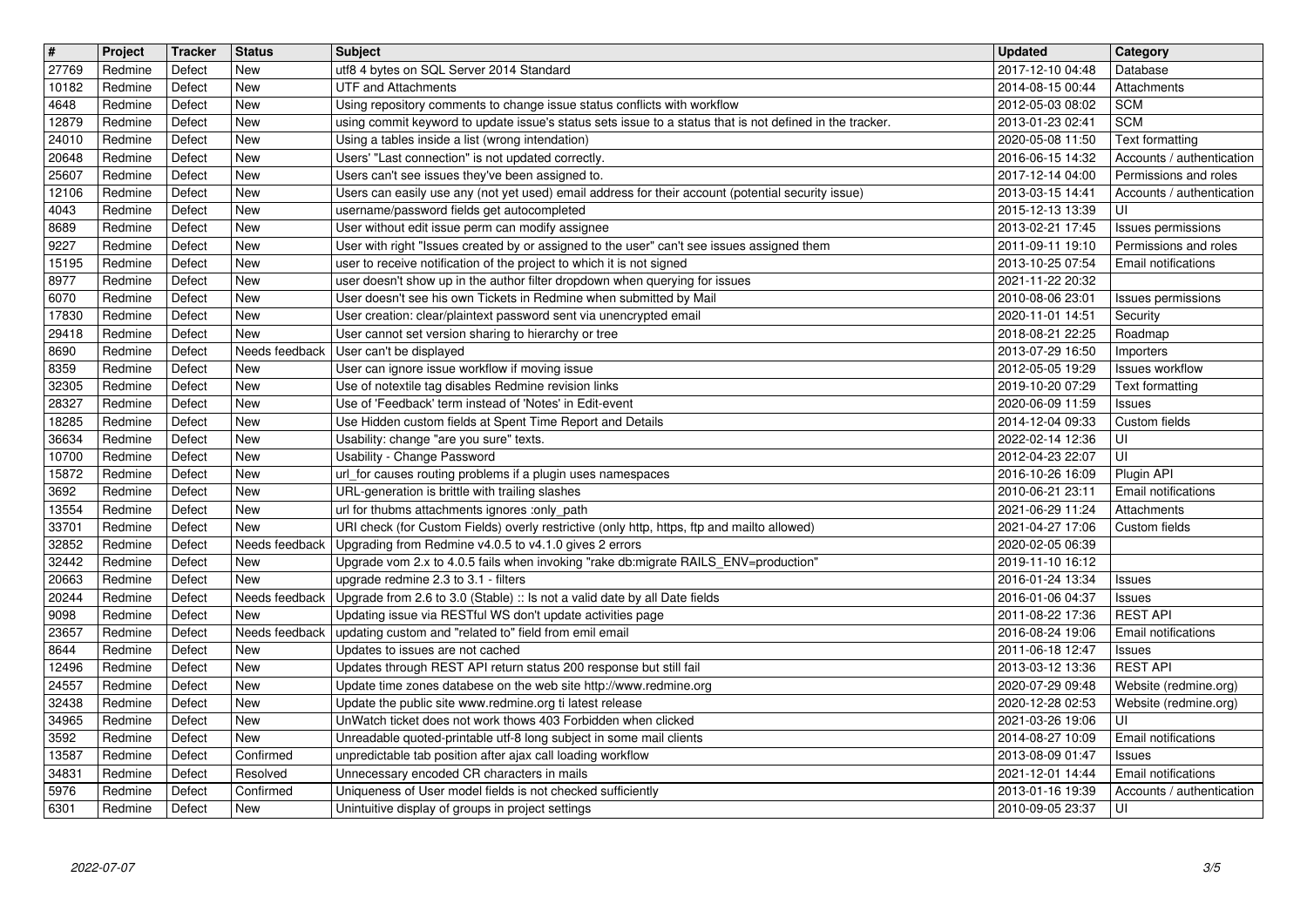| $\sqrt{\frac{4}{15}}$ | Project            | Tracker          | <b>Status</b>            | <b>Subject</b>                                                                                                                                                                | <b>Updated</b>                       | Category                                   |
|-----------------------|--------------------|------------------|--------------------------|-------------------------------------------------------------------------------------------------------------------------------------------------------------------------------|--------------------------------------|--------------------------------------------|
| 31118<br>32762        | Redmine<br>Redmine | Defect<br>Defect | New<br><b>New</b>        | Uninstalling a Plugin that hast assets<br>Unicode character fails edit Issue                                                                                                  | 2019-03-29 14:16<br>2022-02-14 20:51 | Rails support                              |
| 29746                 | Redmine            | Defect           | New                      | Unexpected results with enumeration formatting in Textile                                                                                                                     | 2018-10-09 09:13                     | Text formatting                            |
| 20479<br>14627        | Redmine<br>Redmine | Defect<br>Defect | <b>New</b><br>New        | Undocumented pagination support for API<br>undefined method `show_value' on issues list PDF export                                                                            | 2015-08-05 10:55<br>2013-08-07 10:35 | Documentation<br>PDF export                |
| 14739                 | Redmine            | Defect           | <b>New</b>               | undefined method `name' for nil:NilClass with IMAP email fetch                                                                                                                | 2013-08-21 17:03                     | Email receiving                            |
| 28033<br>18095        | Redmine<br>Redmine | Defect<br>Defect | <b>New</b><br>Confirmed  | Unable to turn off "For all projects" flag of custom queries<br>Unable to submit time entries via REST API for activities that have become project-specific                   | 2022-03-22 07:22<br>2014-11-14 11:43 | <b>Issues</b><br><b>REST API</b>           |
| 3672                  | Redmine            | Defect           | <b>New</b>               | Unable to set "value" and "old_value" through :helper_issues_show_detail_after_setting hook                                                                                   | 2013-01-13 21:04                     | Plugin API                                 |
| 10124<br>35860        | Redmine<br>Redmine | Defect<br>Defect | <b>New</b><br><b>New</b> | Unable to select Status after changing an Issues Tracker<br>Unable to see Custom Fields after migration                                                                       | 2012-02-01 11:17<br>2021-09-15 15:51 | <b>Issues workflow</b><br>Custom fields    |
| 13893                 | Redmine            | Defect           | Confirmed                | Unable to load default configuration data on m.redmine.org                                                                                                                    | 2013-05-04 04:09                     | Website (redmine.org)                      |
| 24546<br>15826        | Redmine<br>Redmine | Defect<br>Defect | <b>New</b><br>New        | Unable to edit Workflows (POST limit)<br>Unable to edit some Wiki pages                                                                                                       | 2017-02-09 08:28<br>2014-01-08 20:15 | <b>Issues workflow</b><br>Wiki             |
| 26407                 | Redmine            | Defect           | New                      | Unable to edit a comment on redmine.org                                                                                                                                       | 2017-07-12 20:46                     | Website (redmine.org)                      |
| 13133<br>35355        | Redmine<br>Redmine | Defect<br>Defect | New<br>Resolved          | Unable to create or update a custom date field.<br>Unable to create or edit users with Cyrillic logins                                                                        | 2013-02-17 12:09<br>2021-06-06 21:42 | Custom fields<br>Accounts / authentication |
| 12592                 | Redmine            | Defect           | <b>New</b>               | Unable to create an issue with category field required and no category defined                                                                                                | 2021-03-09 18:08                     | Issues                                     |
| 6334<br>5273          | Redmine<br>Redmine | Defect<br>Defect | <b>New</b><br><b>New</b> | Unable to control the visibility of Versions in parent projects<br>Unable to configure PluginSimpleCI plugin - custom fields list is empty                                    | 2010-09-09 18:59<br>2010-04-08 16:58 | Roadmap                                    |
| 13793                 | Redmine            | Defect           | New                      | Unable to change user role (due to sub-URI?)                                                                                                                                  | 2013-04-18 16:43                     | Permissions and roles                      |
| 10769<br>8992         | Redmine<br>Redmine | Defect<br>Defect | <b>New</b><br><b>New</b> | Unable to change the due date on an issue when updating<br>Unable to access object in WikiMacros in forum topic message                                                       | 2016-08-09 14:41<br>2011-08-05 14:39 | <b>Issues</b><br>Forums                    |
| 7973                  | Redmine            | Defect           | New                      | UI issue: edit options invisible and users simply do not see the "Sign in" link                                                                                               | 2011-03-25 19:45                     | UI                                         |
| 17590<br>19002        | Redmine            | Defect           | New<br>Resolved          | Ul issue in Redmine Roadmap page                                                                                                                                              | 2014-08-01 05:22                     | UI                                         |
| 6376                  | Redmine<br>Redmine | Defect<br>Defect | Reopened                 | Typos in descriptions of buildin macros (seen through {{macro_list}} output)<br>Turning off textile inline with '==' doesn't work.                                            | 2015-02-18 12:38<br>2013-04-09 17:24 | Website (redmine.org)<br>Text formatting   |
| 32739                 | Redmine            | Defect           | Reopened                 | Truncated images are still attached to the ticket when created by incoming e-mail                                                                                             | 2020-01-06 10:03                     | Email receiving                            |
| 18862<br>18863        | Redmine<br>Redmine | Defect<br>Defect | <b>New</b><br><b>New</b> | troubles in search (Redmine 2.5.2.stable, russian text)<br>troubles in search (Redmine 2.5.2.stable, russian text)                                                            | 2015-01-19 19:25<br>2015-01-16 10:49 | Search engine<br>Search engine             |
| 11840                 | Redmine            | Defect           | <b>New</b>               | trouble with gantt                                                                                                                                                            | 2013-01-16 10:06                     | Gantt                                      |
| 16649<br>33865        | Redmine<br>Redmine | Defect<br>Defect | <b>New</b><br>New        | Trimming the project description on projects list can break the text formatting<br>Transitions problems                                                                       | 2014-04-13 21:08<br>2020-08-19 07:34 | Text formatting<br>Permissions and roles   |
| 27895                 | Redmine            | Defect           | <b>New</b>               | Trackers with "Parent task" field set to "Read-only" should not be shown when adding a new subtask                                                                            | 2018-01-04 14:17                     | <b>Issues</b>                              |
| 37358<br>31495        | Redmine<br>Redmine | Defect<br>Defect | New<br>New               | Trackers can be assigned to users with role that do not have edit option on that tracker<br>Tracker status cannot be empty in when processing commit messages                 | 2022-06-27 13:29<br>2019-06-02 10:32 | Permissions and roles<br><b>SCM</b>        |
| 20925                 | Redmine            | Defect           | Needs feedback           | Tracker selection combo is not visible                                                                                                                                        | 2015-11-03 06:48                     | Issues permissions                         |
| 14053<br>$34419$      | Redmine<br>Redmine | Defect<br>Defect | New<br>New               | Tracker Order Bug - Tracker without workflow for a Role eclipses any Tracker below it on the Tracker List<br>Tracker created in Custom tracker type not appearing in my Query | 2013-05-14 20:53<br>2020-12-09 07:14 | <b>Issues workflow</b><br>Filters          |
| 15292                 | Redmine            | Defect           | <b>New</b>               | Tracker change : status not updated if no available status in new tracker                                                                                                     | 2013-11-07 13:44                     | <b>Issues</b>                              |
| 3910<br>2004          | Redmine<br>Redmine | Defect<br>Defect | New<br>Needs feedback    | Trac to Redmine wiki migration problems<br>Trac Migration ticket numbers vs. global Issue numbers                                                                             | 2012-02-21 22:16<br>2013-02-06 10:48 | Importers<br>Importers                     |
| 19173                 | Redmine            | Defect           | New                      | Trac Migrate Script with Redmine 3.0                                                                                                                                          | 2016-07-08 04:31                     | Importers                                  |
|                       | 2022-07-07         |                  |                          |                                                                                                                                                                               |                                      |                                            |
|                       |                    |                  |                          |                                                                                                                                                                               |                                      |                                            |
|                       |                    |                  |                          |                                                                                                                                                                               |                                      |                                            |
|                       |                    |                  |                          |                                                                                                                                                                               |                                      |                                            |
|                       |                    |                  |                          |                                                                                                                                                                               |                                      |                                            |
|                       |                    |                  |                          |                                                                                                                                                                               |                                      |                                            |
|                       |                    |                  |                          |                                                                                                                                                                               |                                      |                                            |
|                       |                    |                  |                          |                                                                                                                                                                               |                                      |                                            |
|                       |                    |                  |                          |                                                                                                                                                                               |                                      |                                            |
|                       |                    |                  |                          |                                                                                                                                                                               |                                      |                                            |
|                       |                    |                  |                          |                                                                                                                                                                               |                                      |                                            |
|                       |                    |                  |                          |                                                                                                                                                                               |                                      |                                            |
|                       |                    |                  |                          |                                                                                                                                                                               |                                      |                                            |
|                       |                    |                  |                          |                                                                                                                                                                               |                                      |                                            |
|                       |                    |                  |                          |                                                                                                                                                                               |                                      |                                            |
|                       |                    |                  |                          |                                                                                                                                                                               |                                      |                                            |
|                       |                    |                  |                          |                                                                                                                                                                               |                                      |                                            |
|                       |                    |                  |                          |                                                                                                                                                                               |                                      |                                            |
|                       |                    |                  |                          |                                                                                                                                                                               |                                      |                                            |
|                       |                    |                  |                          |                                                                                                                                                                               |                                      |                                            |
|                       |                    |                  |                          |                                                                                                                                                                               |                                      |                                            |
|                       |                    |                  |                          |                                                                                                                                                                               |                                      |                                            |
|                       |                    |                  |                          |                                                                                                                                                                               |                                      |                                            |
|                       |                    |                  |                          |                                                                                                                                                                               |                                      |                                            |
|                       |                    |                  |                          |                                                                                                                                                                               |                                      |                                            |
|                       |                    |                  |                          |                                                                                                                                                                               |                                      |                                            |
|                       |                    |                  |                          |                                                                                                                                                                               |                                      |                                            |
|                       |                    |                  |                          |                                                                                                                                                                               |                                      |                                            |
|                       |                    |                  |                          |                                                                                                                                                                               |                                      |                                            |
|                       |                    |                  |                          |                                                                                                                                                                               |                                      |                                            |
|                       |                    |                  |                          |                                                                                                                                                                               |                                      |                                            |
|                       |                    |                  |                          |                                                                                                                                                                               |                                      |                                            |
|                       |                    |                  |                          |                                                                                                                                                                               |                                      |                                            |
|                       |                    |                  |                          |                                                                                                                                                                               |                                      |                                            |
|                       |                    |                  |                          |                                                                                                                                                                               |                                      |                                            |